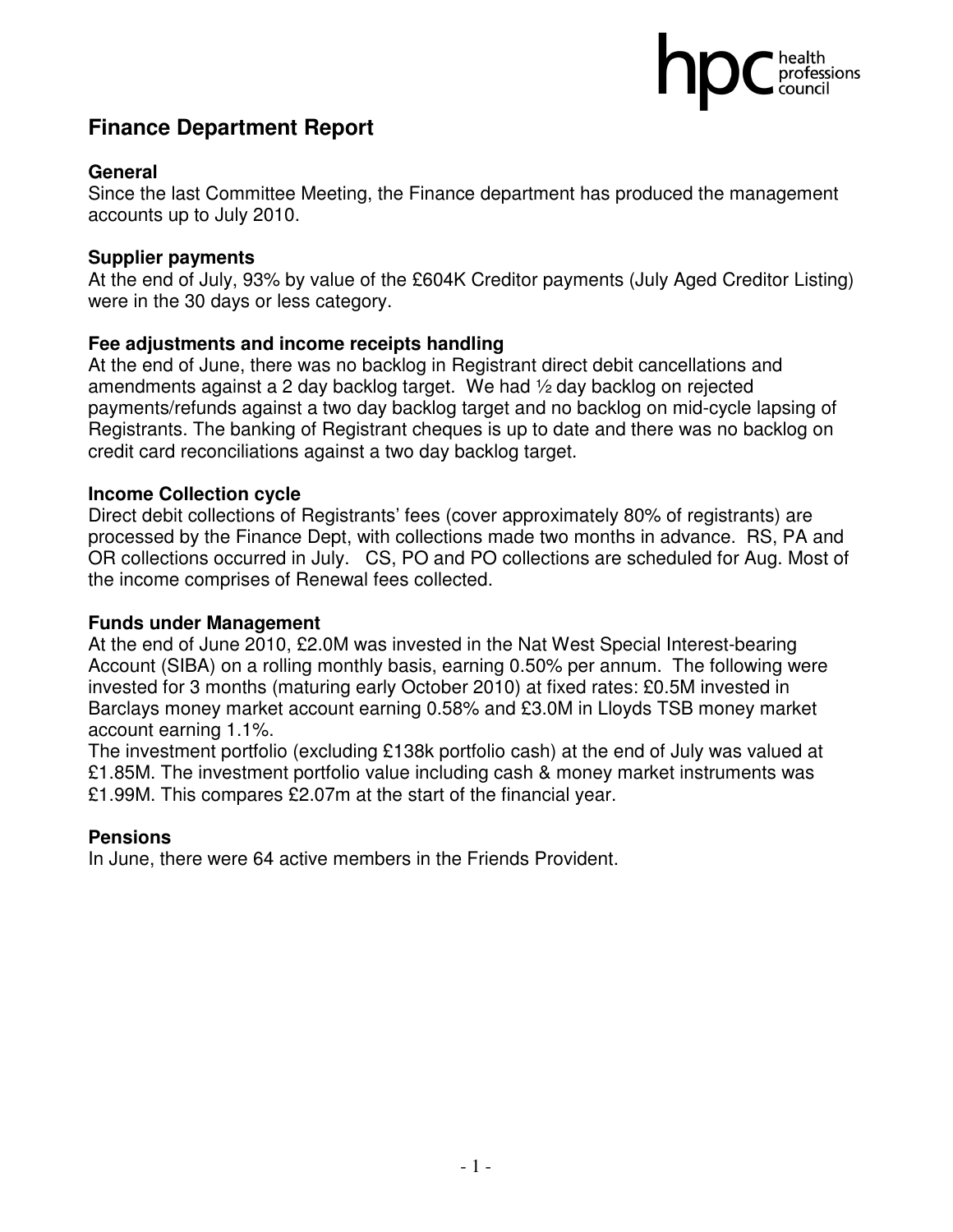

## **Employee training and staffing levels**

There are seven full-time permanent employees in the dept with one additional permanent post to be filled. Temporary staff are periodically hired to cover for staff on annual or sick leave and to help achieve Finance dept service level targets.

#### **Sage system support and development**

The finance team are working with TSG, our Sage service provider, to work through the details of the Sage accounting system enhancements.

## **Significant Financial Projects/Issues (next few months)**

- Annual accounts have now been published.
- The finance team are reviewing the current use of PRS, our purchase order system, to indentify better use of the tool for the benefit of the organisation. A visit to Sicon who developed PRS is planned for August by the finance team.
- A review of bank charges is currently taking place.
- Following the annual audit by the NAO, a review meeting will be held within the next couple of months to identify areas where improvements can be made to the process
- Tax returns have been prepared and submitted for HPC and 22-26 Stannary Street.
- Once the tax returns are complete HPC will initiate the process of winding-up 22/26 Stannary Street Limited. Awaiting confirmation of approval from HMRC.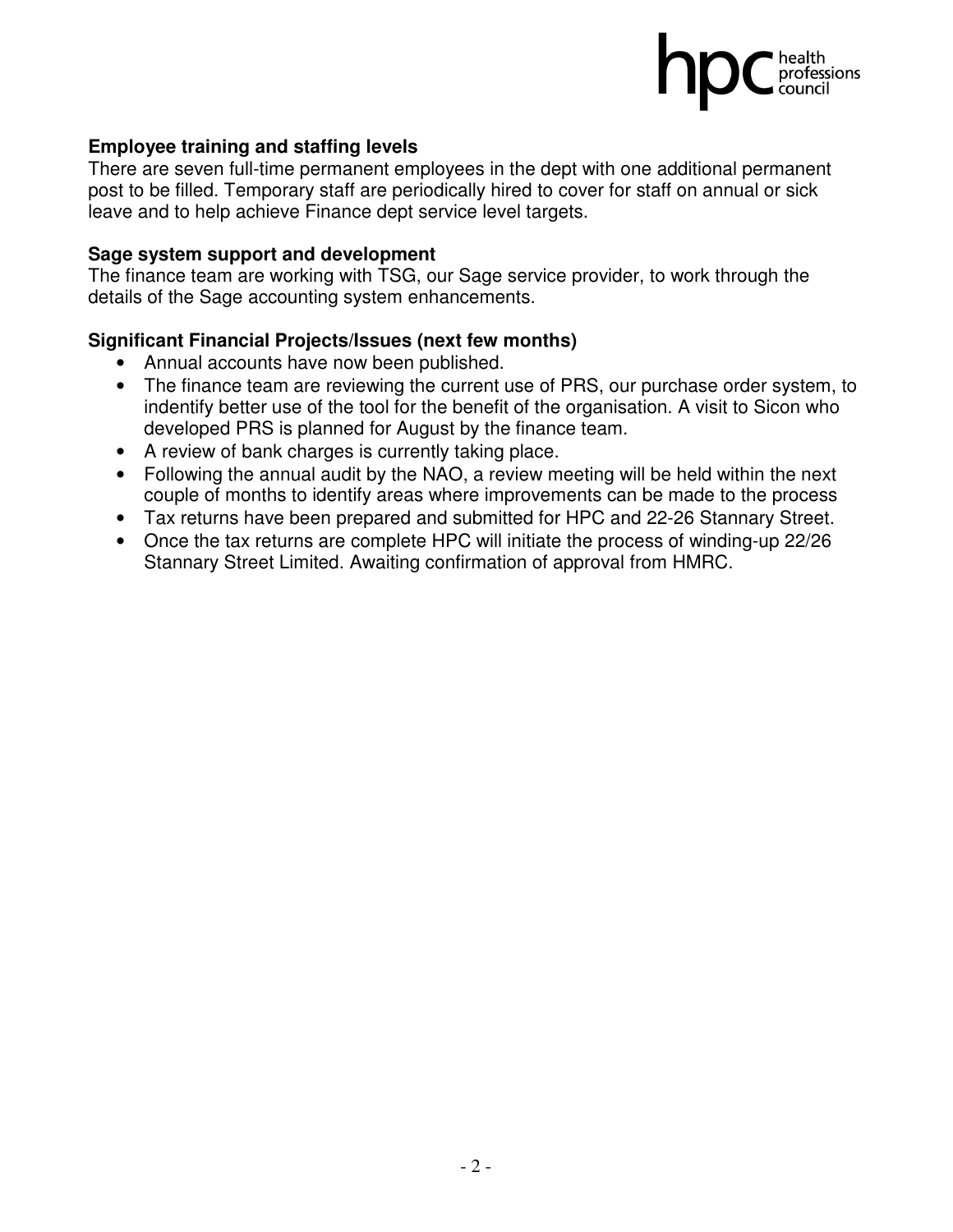

#### **Management Accounts to 31 July 2010Income and Expenditure Acccount - By Activity**

|                                    |               | <b>Year to Date</b> |                 | <b>Annual</b> |             |               |
|------------------------------------|---------------|---------------------|-----------------|---------------|-------------|---------------|
|                                    | <b>Actual</b> | <b>Budget</b>       | <b>Variance</b> |               |             | <b>Budget</b> |
|                                    | £'000         | £'000               | £'000           | %             | <b>Note</b> | £'000         |
| <b>Income by Activity</b>          |               |                     |                 |               |             |               |
| <b>Graduate Registration fees</b>  | 310           | 208                 | 102             | 48.8          | A           | 493           |
| <b>Readmission fees</b>            | 78            | 111                 | (33)            | (30.1)        | B           | 309           |
| Renewal fees                       | 4,615         | 4,844               | (229)           | (4.7)         |             | 14,814        |
| International scrutiny fees        | 274           | 173                 | 101             | 58.2          | $\mathbf C$ | 529           |
| Grand parenting fees               | 18            | 21                  | (3)             | (12.0)        |             | 63            |
| UK scrutiny fees                   | 148           | 172                 | (24)            | (14.0)        |             | 626           |
| <b>Registration Income</b>         | 5,444         | 5,531               | (87)            | (1.6)         |             | 16,834        |
| Cheque/credit card write offs      | 0             | (1)                 | (1)             | (83.7)        |             | (3)           |
| <b>Total Income</b>                | 5,443         | 5,530               | (86)            | (1.6)         |             | 16,831        |
| <b>Expenditure by Activity</b>     |               |                     |                 |               |             |               |
| Payroll                            | 1,800         | 1,983               | 182             | 9.2           | D           | 5,834         |
| <b>Travel and subsistence</b>      | 70            | 74                  | 3               | 4.7           |             | 218           |
| Council and committee expenses     | 81            | 115                 | 34              | 29.8          | E           | 353           |
| Property services                  | 114           | 140                 | 26              | 18.4          | F           | 421           |
| Office services                    | 366           | 428                 | 62              | 14.5          | G           | 1,046         |
| <b>Computer services</b>           | 322           | 367                 | 46              | 12.4          | Н           | 1,077         |
| Communications                     | 161           | 208                 | 46              | 22.4          |             | 680           |
| Partners                           | 804           | 888                 | 84              | 9.4           |             | 2,507         |
| Professional fees                  | 1,276         | 1,218               | (59)            | (4.8)         |             | 3,732         |
| Projects                           | 135           | 180                 | 45              | 24.9          | J           | 386           |
| Specific departmental costs        | 146           | 149                 | 2               | 1.5           |             | 557           |
| <b>Operating expenditure</b>       | 5,277         | 5,749               | 472             | 8.2           |             | 16,811        |
| <b>Operating Surplus/(Deficit)</b> | 167           | (219)               | 386             | 176.2         |             | 20            |
| Investment income                  | 34            | 0                   | 34              | 0.0           |             | $\mathbf 0$   |
| Unrealised gains/(losses)          | (102)         | 0                   | (102)           | 0.0           |             | $\mathbf 0$   |
| <b>Total surplus/(deficit)</b>     | 98            | (219)               | 317             | 144.8         |             | 20            |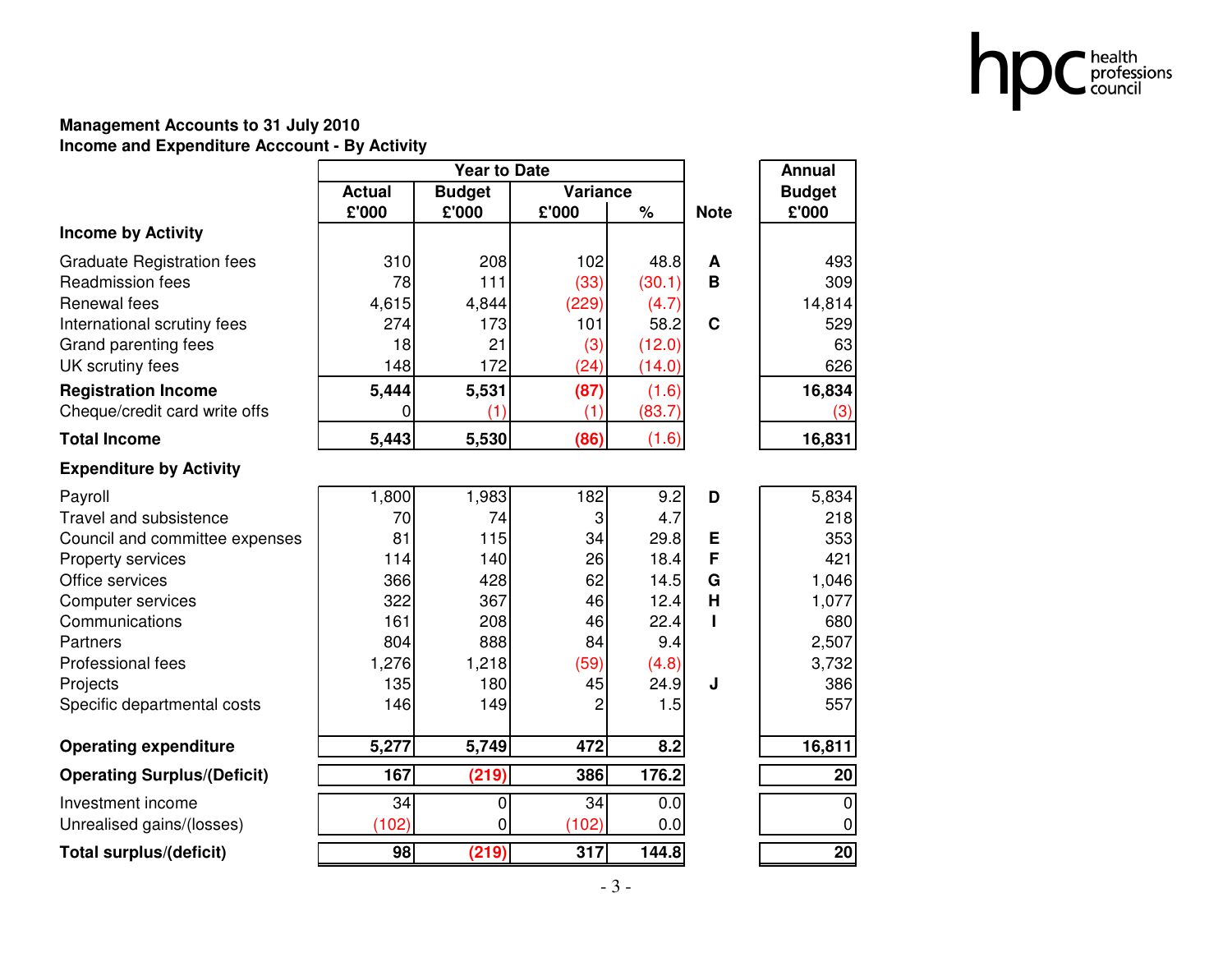

## **Notes to the Income and Expenditure Account - by Activity**

| <b>Note</b> | <b>Narrative</b>                                                                                                                                                                                                                                                                                                                           |
|-------------|--------------------------------------------------------------------------------------------------------------------------------------------------------------------------------------------------------------------------------------------------------------------------------------------------------------------------------------------|
| A           | This showed a favourable variance of £102K due to a higher number of registrants taking the discounted<br>renewal fee.                                                                                                                                                                                                                     |
| B           | This showed an unfavourable variance of £33K, which was due to timing difference and is likely to reverse in<br>future months.                                                                                                                                                                                                             |
| C           | This showed a favourable variance of £101K mainly due to a higher number of applications being received<br>than was originally budgeted for.                                                                                                                                                                                               |
| D           | The favourable variance of £182K was due to the delay in recruiting some positions, especially in the FTP,<br>Policy, Operations, Registrations, Finance and Communications departments.                                                                                                                                                   |
| Е           | See note 3                                                                                                                                                                                                                                                                                                                                 |
| F           | The favourable variance of £26K was mainly due to the delay in redecoration of various parts of the building<br>(£17K), which is due to take place within August this year and cheaper Gas and Electricity costs (£6K).                                                                                                                    |
| G           | The favourable variance of £62K was due to a delay in Printing the Education annual report and two policy<br>documents(£22K). It was also due to lower than expected costs on room hire (£12K) and catering (£10K) in the<br>FTP department.                                                                                               |
| Н           | This showed a favourable variance of £46K due to various timing differences, including software support and<br>maintenance (10K), depreciation (£17K) and managed web/internet services (£24K).                                                                                                                                            |
|             | The favourable variance of £46K is mainly due to under spends in Web, Brochures and campaigns.                                                                                                                                                                                                                                             |
| J           | This showed an favourable variance of £45K mainly due to a delay in the Vetting and Barring scheme<br>applicants project credit/debit card automation project and some small projects. There is also a saving of £15K<br>due to the delay in the Education and partner system review projects being delayed until the next financial year. |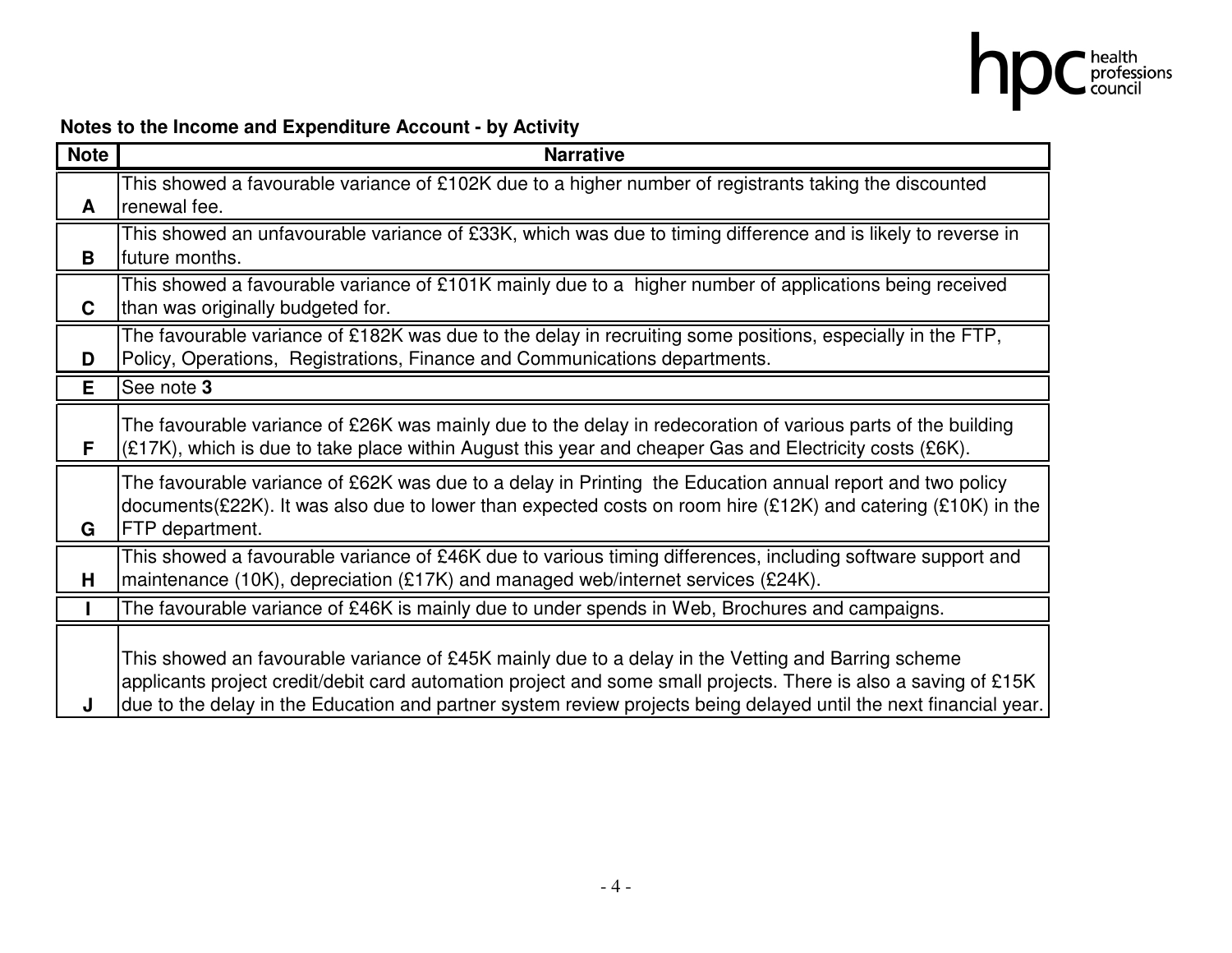

#### **Management Accounts to 31 July 2010Income and Expenditure Account - By Function**

|                                           |          |               | Annual   |        |                |               |
|-------------------------------------------|----------|---------------|----------|--------|----------------|---------------|
|                                           | Actual   | <b>Budget</b> | Variance |        |                | <b>Budget</b> |
|                                           | £'000    | £'000         | £'000    | %      | <b>Note</b>    | £'000         |
| <b>Income by Profession</b>               |          |               |          |        |                |               |
| <b>Arts Therapists</b>                    | 67       | 69            | (2)      | (3.3)  |                | 212           |
| <b>Biomedical Scientists</b>              | 587      | 593           | (6)      | (1.0)  |                | 1,805         |
| Chiropodists                              | 313      | 309           | 4        | 1.3    |                | 982           |
| <b>Clinical Scientists</b>                | 118      | 116           | 2        | 1.3    |                | 354           |
| Dietians                                  | 185      | 187           | (3)      | (1.4)  |                | 554           |
| <b>Hearing Aid Dispensers</b>             | 0        | 4             | (3)      | (87.8) |                | 89            |
| Occupational Therapists                   | 799      | 820           | (21)     | (2.5)  |                | 2,502         |
| <b>Operating Department Practitioners</b> | 243      | 248           | (5)      | (2.1)  |                | 782           |
| Orthoptists                               | 32       | 33            | (1)      | (2.2)  |                | 100           |
| Paramedics                                | 383      | 394           | (12)     | (3.0)  |                | 1,206         |
| Physiotherapists                          | 1,166    | 1,288         | (121)    | (9.4)  | 1              | 3,696         |
| <b>Practitioner Psychologists</b>         | 506      | 425           | 82       | 19.2   | $\overline{2}$ | 1,302         |
| <b>Prosthetists &amp; Orthotists</b>      | 22       | 23            | (1)      | (5.4)  |                | 70            |
| Radiographers                             | 699      | 689           | 10       | 1.5    |                | 2.164         |
| Speech and Language Therapists            | 324      | 333           | (9)      | (2.6)  |                | 1,016         |
| <b>Registration Income</b>                | 5,444    | 5,531         | (87)     | (1.6)  |                | 16,834        |
| Cheque/credit card write offs             | $\Omega$ | (1)           | (1)      | 83.7   |                | (3)           |
| <b>Total Income</b>                       | 5,443    | 5,530         | (86)     | (1.6)  |                | 16,831        |
| <b>Expenditure by Function</b>            |          |               |          |        |                |               |
| Chair                                     | 20       | 17            | (3)      | (19.5) |                | 50            |
| <b>Chief Executive</b>                    | 107      | 106           | (1)      | (0.7)  |                | 313           |
| Committee                                 | 29       | 35            | 6        | 16.7   |                | 115           |
| Council                                   | 38       | 74            | 35       | 48.0   | 3              | 285           |
| Communications                            | 327      | 371           | 44       | 11.9   | 4              | 1,122         |
| Depreciation                              | 175      | 180           | 5        | 2.9    |                | 541           |
| Education                                 | 261      | 283           | 22       | 7.9    |                | 745           |
| <b>Facilities Management</b>              | 275      | 306           | 31       | 10.2   |                | 895           |
| Finance                                   | 204      | 214           | 10       | 4.5    |                | 647           |
| <b>Fitness to Practise</b>                | 2,216    | 2,350         | 134      | 5.7    |                | 7,146         |
| Human Resources                           | 142      | 181           | 39       | 21.4   | 5              | 520           |
| <b>Human Resources Partners</b>           | 115      | 137           | 23       | 16.4   | 6              | 412           |
| <b>IT Department</b>                      | 301      | 348           | 47       | 13.5   | 7              | 1,041         |
| Major Projects                            | 143      | 145           | 3        | 1.8    |                | 296           |
| <b>Operations Office</b>                  | 167      | 164           | (3)      | (1.9)  |                | 502           |
| Policy                                    | 70       | 92            | 22       | 24.3   | 8              | 313           |
| Registration                              | 612      | 657           | 45       | 6.9    |                | 1,616         |
| Secretariat                               | 74       | 87            | 12       | 14.3   | 9              | 252           |
| <b>Operating expenditure</b>              | 5,277    | 5,749         | 472      | 8.2    |                | 16,811        |
| <b>Operating Surplus/(Deficit)</b>        | 167      | (219)         | 386      | 176.2  |                | 20            |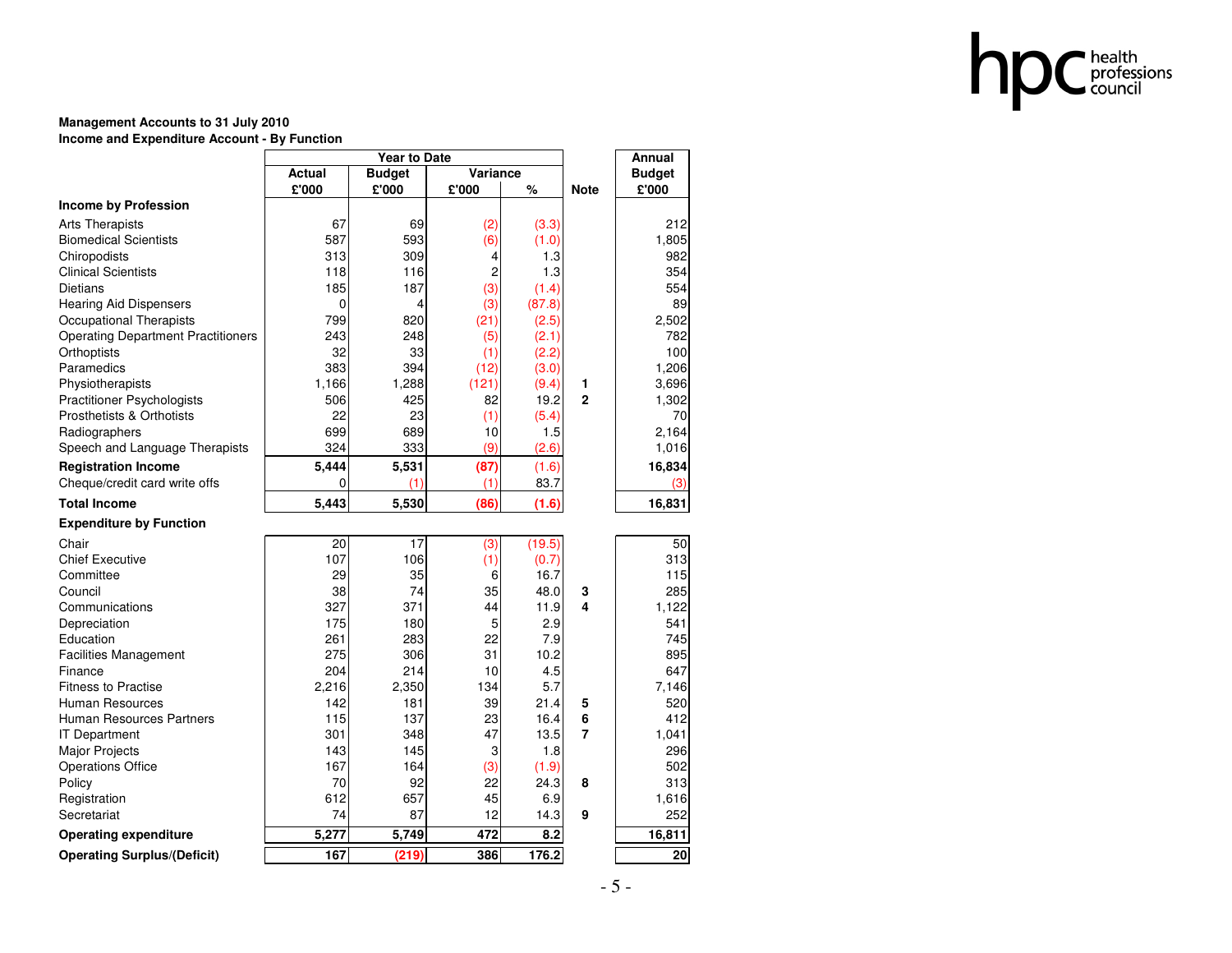

## **Notes to the Income and Expenditure Account - by Function**

| <b>Note</b>    | <b>Narrative</b>                                                                                                                                                                                                                                                                                         |
|----------------|----------------------------------------------------------------------------------------------------------------------------------------------------------------------------------------------------------------------------------------------------------------------------------------------------------|
|                | The unfavourable variance was due to a lower number of registrants being on the register than was budgeted for,<br>therefore less Physiotherapists are paying the renewal fee.                                                                                                                           |
| $\overline{2}$ | The favourable variance of £82K was mainly due to an increase in International and Graduate applications being<br>received and the renewal fee on these applications.                                                                                                                                    |
| 3              | The favourable variance of £35K was due to an additional Council meeting being budgeted for and the timing difference<br>on Council's training (£6K). There was also a favourable variance on taxation (£6K) due to a decrease in the number of<br>claims being received.                                |
| 4              | The favourable variance of £44K was due to the timing difference on Campaigns, Brochures and web costs.                                                                                                                                                                                                  |
| 5              | The favourable variance of £39K was due to the timing differences on other payroll costs (£5K), staff recruitment (£12K),<br>employee assistance programme (£7K), organisational training (£8K) and legal expenses (£4K). The other payroll costs<br>and legal expenses are only incurred when required. |
| 6              | The favourable variance of £23K was mainly due to a timing difference on recruitment (£6K) and partner training (£16K).<br>This was offset with an unfavourable difference of £7K on legal advice due the re drafting of the partner contracts.                                                          |
| $\overline{7}$ | The favourable variance of £47K was due to timing differences on managed web/internet services (£24K), software<br>support and maintenance (£10K) and small projects (£14K). This was offset with the overspend of £6K for legal advice in<br>respect to negotiating a new supplier contract.            |
| 8              | Policy showed a favourable variance of £22K of which (£9K) related to basic pay due to the delay in recruiting a members<br>of staff. There was also favourable variances on general events (£5K) and printing and stationery (£8K) due to a timing<br>difference.                                       |
| 9              | The favourable variance of £12K was due to the delay in recruiting a member of staff (saving of £7K) and a timing<br>difference on legal advice (£4K) and training (£3K).                                                                                                                                |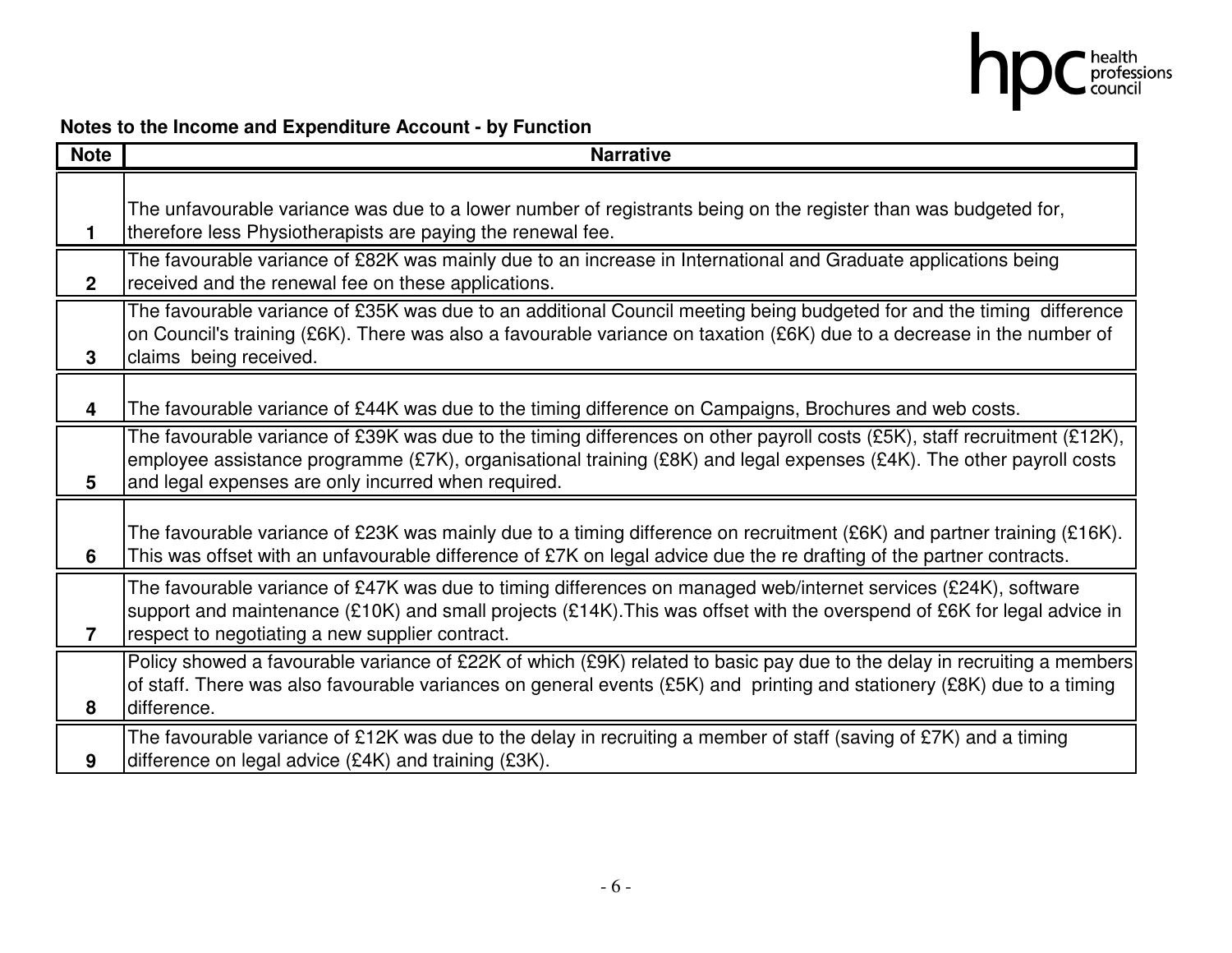## hpc health<br>council

## **Statement of Financial Position**

|                                         | 31 July 2010   |        | 31 March 2010 |        |  |  |
|-----------------------------------------|----------------|--------|---------------|--------|--|--|
|                                         | £'000          | £'000  | £'000         | £'000  |  |  |
| <b>Non-current Assets</b>               |                |        |               |        |  |  |
| Property, Plant & Machinery             |                |        |               |        |  |  |
| Land & buildings, at cost or valuation  | 2,370          |        | 2,366         |        |  |  |
| Depreciation                            | (11)           |        | 0             |        |  |  |
|                                         |                | 2,359  |               | 2,366  |  |  |
| Computer Equipment, at cost             | 662            |        | 615           |        |  |  |
| Depreciation                            | (501)          |        | (474)         |        |  |  |
|                                         |                | 161    |               | 141    |  |  |
| Office furniture and equipment, at cost | 458            |        | 418           |        |  |  |
| Depreciation                            | (368)          |        | (357)         |        |  |  |
|                                         |                | 90     |               | 60     |  |  |
| Intangible assets                       | 3,110          |        | 3,001         |        |  |  |
| Depreciation                            | (2, 164)       | 945    | (2,038)       | 964    |  |  |
|                                         |                |        |               |        |  |  |
| <b>Total Non-current Assets</b>         |                | 3,556  |               | 3,531  |  |  |
| <b>Current assets</b>                   |                |        |               |        |  |  |
| Other current assets                    | 360            |        | 207           |        |  |  |
| Financial assets                        | 1,851          |        | 1,926         |        |  |  |
| Cash & Cash Equivalents                 | 5,427          |        | 5,649         |        |  |  |
|                                         | 7,638          |        | 7,782         |        |  |  |
| <b>Total assets</b>                     |                | 11,194 |               | 11,313 |  |  |
| <b>Current Liabilities</b>              |                |        |               |        |  |  |
| Trade and other payables                | (601)          |        | (426)         |        |  |  |
| <b>Other Liabilities</b>                | (887)          |        | (1, 130)      |        |  |  |
| Deferred Income                         | (8,665)        |        | (8, 814)      |        |  |  |
|                                         | (10, 153)      |        | (10, 370)     |        |  |  |
| <b>Total asset less liabilities</b>     |                | 1,042  |               | 943    |  |  |
| <b>General reserve</b>                  |                |        |               |        |  |  |
| General fund b/fwd                      | 940            |        | 940           |        |  |  |
| (Deficit)/surplus for the year          | 98             |        | 0             |        |  |  |
| Grant income                            |                |        |               |        |  |  |
| General fund c/fwd                      | 1,038          |        | 940           |        |  |  |
| <b>Revaluation reserve</b>              |                |        |               |        |  |  |
| Reserve b/fwd                           | 4              |        | 4             |        |  |  |
| Movements in the year                   | $\overline{0}$ |        | 0             |        |  |  |
| Reserve c/fwd                           | $\overline{4}$ |        | 4             |        |  |  |
|                                         |                | 1,042  |               | 943    |  |  |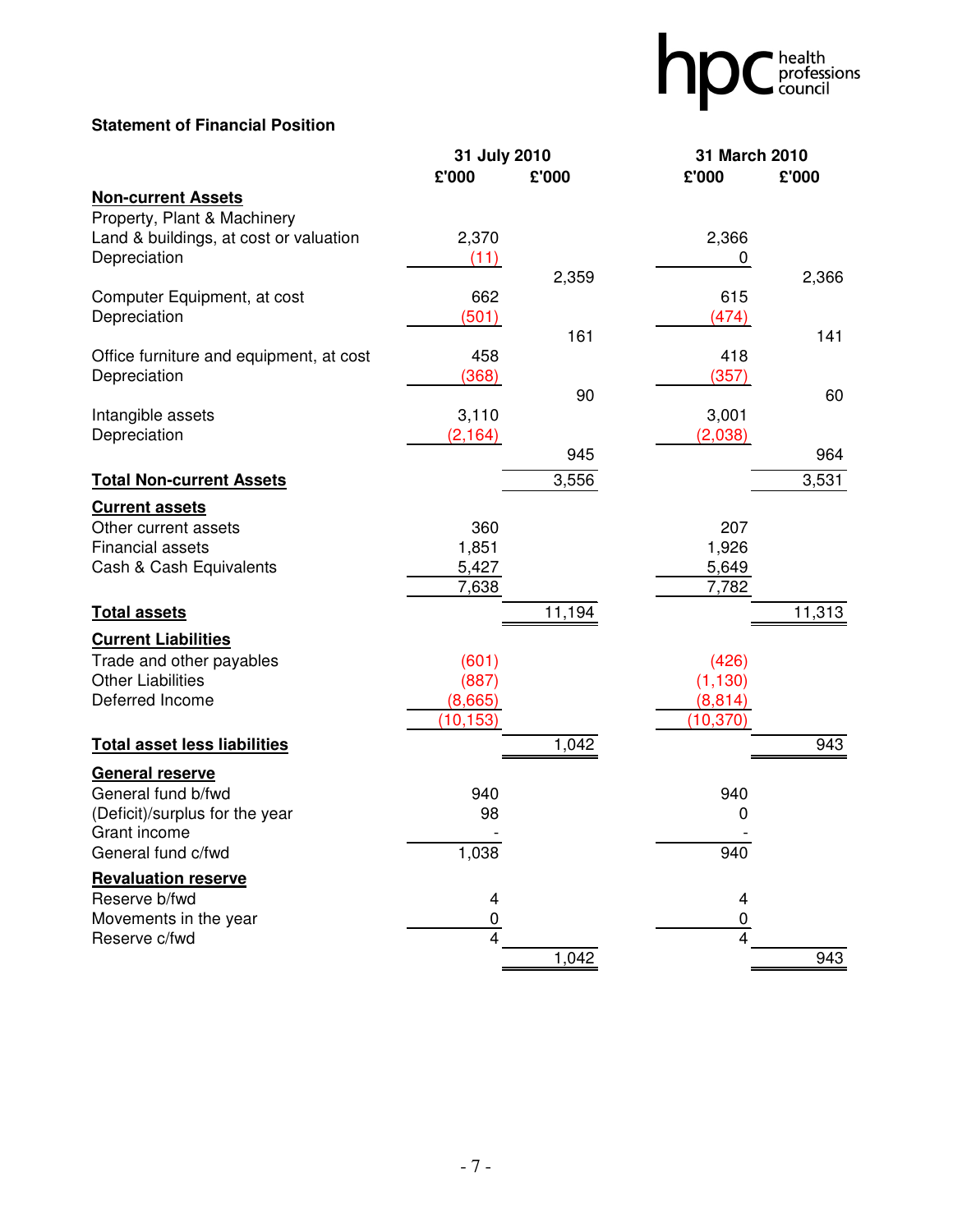

## **Summary of Capital Expenditure**

|                                                                                            | <b>Actual</b><br>£'000<br><b>YTD</b> | <b>Budget</b><br>£'000<br><b>YTD</b> | <b>Variance</b><br>£'000<br><b>YTD</b> | Annual<br><b>Budget</b><br>£'000 |
|--------------------------------------------------------------------------------------------|--------------------------------------|--------------------------------------|----------------------------------------|----------------------------------|
| <b>Office Equipment</b>                                                                    |                                      |                                      |                                        |                                  |
| Replace Park House Water tank                                                              | 0                                    | 0                                    | 0                                      | 10                               |
| Air Conditioning Units                                                                     | 10                                   |                                      | (10)                                   |                                  |
| Boardroom table                                                                            | 3                                    | O                                    | (3)                                    |                                  |
| Access control                                                                             | 4                                    | 0                                    | (4)                                    |                                  |
|                                                                                            | 17                                   | $\bf{0}$                             | (17)                                   | 10                               |
| <b>Information Technology</b>                                                              |                                      |                                      |                                        |                                  |
| Laptops + PCs                                                                              | 3                                    | 5                                    | 2                                      | 15                               |
| Server replacement                                                                         | 0                                    | 0                                    | 0                                      | 4                                |
| Licences                                                                                   | 2                                    | 5                                    | 3                                      | 16                               |
| Upgrade to SQL Server 2008. Software costs<br>Implementing a virtualised infrastructure to | 6                                    | 8                                    | 2                                      | 8                                |
| consolidate the technical infrastructure. VMWare                                           | 3                                    | 3                                    | (0)                                    | 3                                |
|                                                                                            |                                      | O                                    |                                        |                                  |
|                                                                                            | 14                                   | 20                                   | 6                                      | 45                               |
| <b>Small Projects</b>                                                                      | 60                                   | 89                                   | 29                                     | 199                              |
| <b>Major Projects</b>                                                                      | 108                                  | 293                                  | 184                                    | 965                              |
| <b>Total Capital Expenditure</b>                                                           | 200                                  | 402                                  | 202                                    | 1,219                            |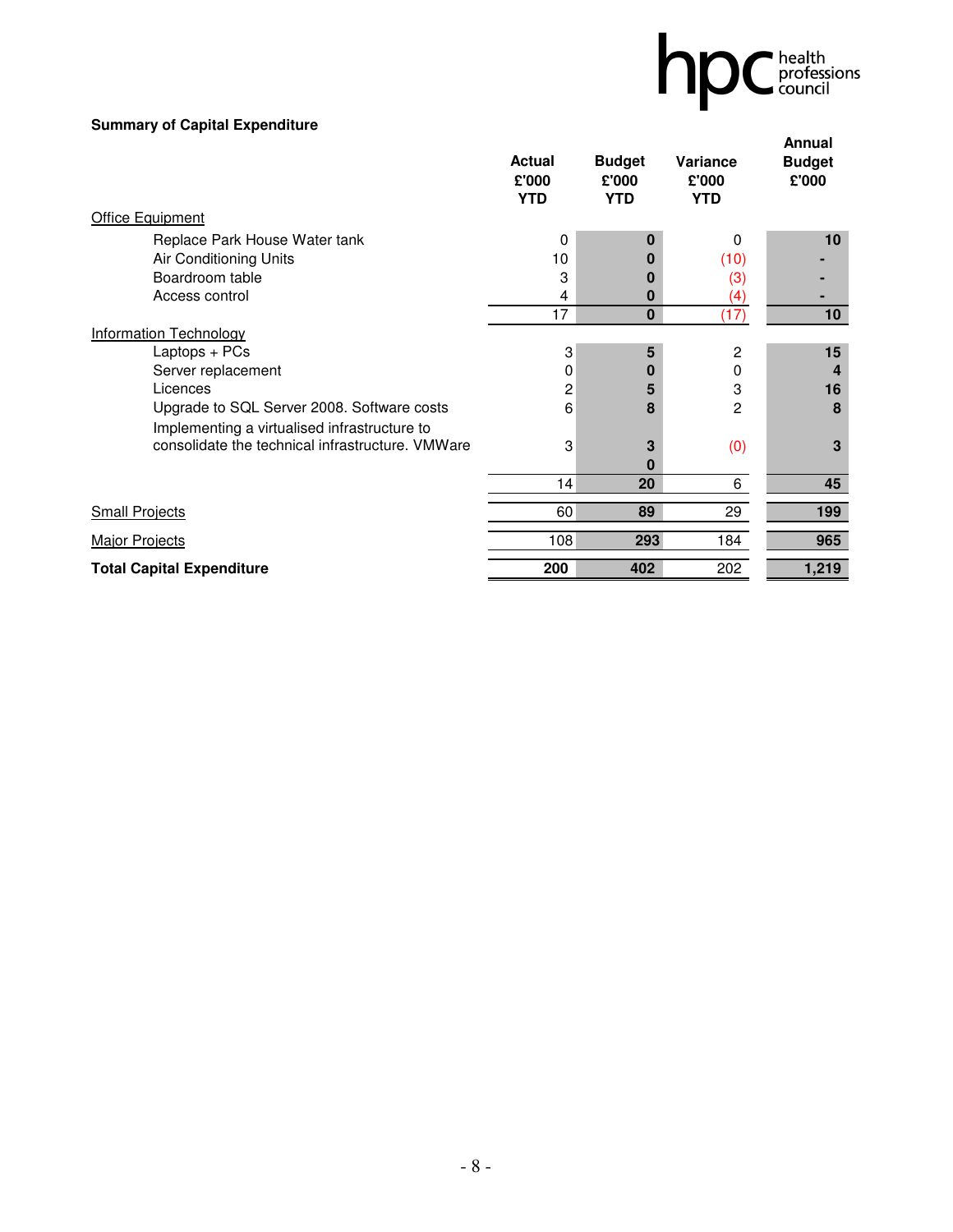# hpc health

## **Summary of Project Expenditure**

|                                                      |                                      |                                      |                                        | Annual                 |
|------------------------------------------------------|--------------------------------------|--------------------------------------|----------------------------------------|------------------------|
|                                                      | <b>Actual</b><br>£'000<br><b>YTD</b> | <b>Budget</b><br>£'000<br><b>YTD</b> | <b>Variance</b><br>£'000<br><b>YTD</b> | <b>Budget</b><br>£'000 |
| <b>Capital expenditure</b>                           |                                      |                                      |                                        |                        |
| <b>Online Renewals</b>                               | 0                                    |                                      | 0                                      |                        |
| <b>Hearing Aid Dispensers</b>                        | 3                                    |                                      | (3)                                    |                        |
| Sharing Data with Electronic Staff Records           |                                      |                                      |                                        | 45                     |
| Partner reviews                                      |                                      |                                      | 0                                      | 35                     |
| FTP case management system                           | 105                                  | 87                                   | (18)                                   | 563                    |
| <b>Independent Safeguarding Authority Applicants</b> |                                      | 15                                   | 15                                     | 45                     |
| Independent Safeguarding Authority Registrants       |                                      |                                      |                                        |                        |
| <b>Education Systems review</b>                      |                                      |                                      |                                        | 130                    |
| Credit/debit card outsourcing                        |                                      |                                      |                                        |                        |
| Registrant publication preferences                   |                                      |                                      |                                        | 35                     |
| Fee Rise 2011                                        |                                      |                                      |                                        |                        |
| NetRegulate change requests                          |                                      |                                      |                                        | 110                    |
|                                                      | 108                                  | 102                                  | (6)                                    | 965                    |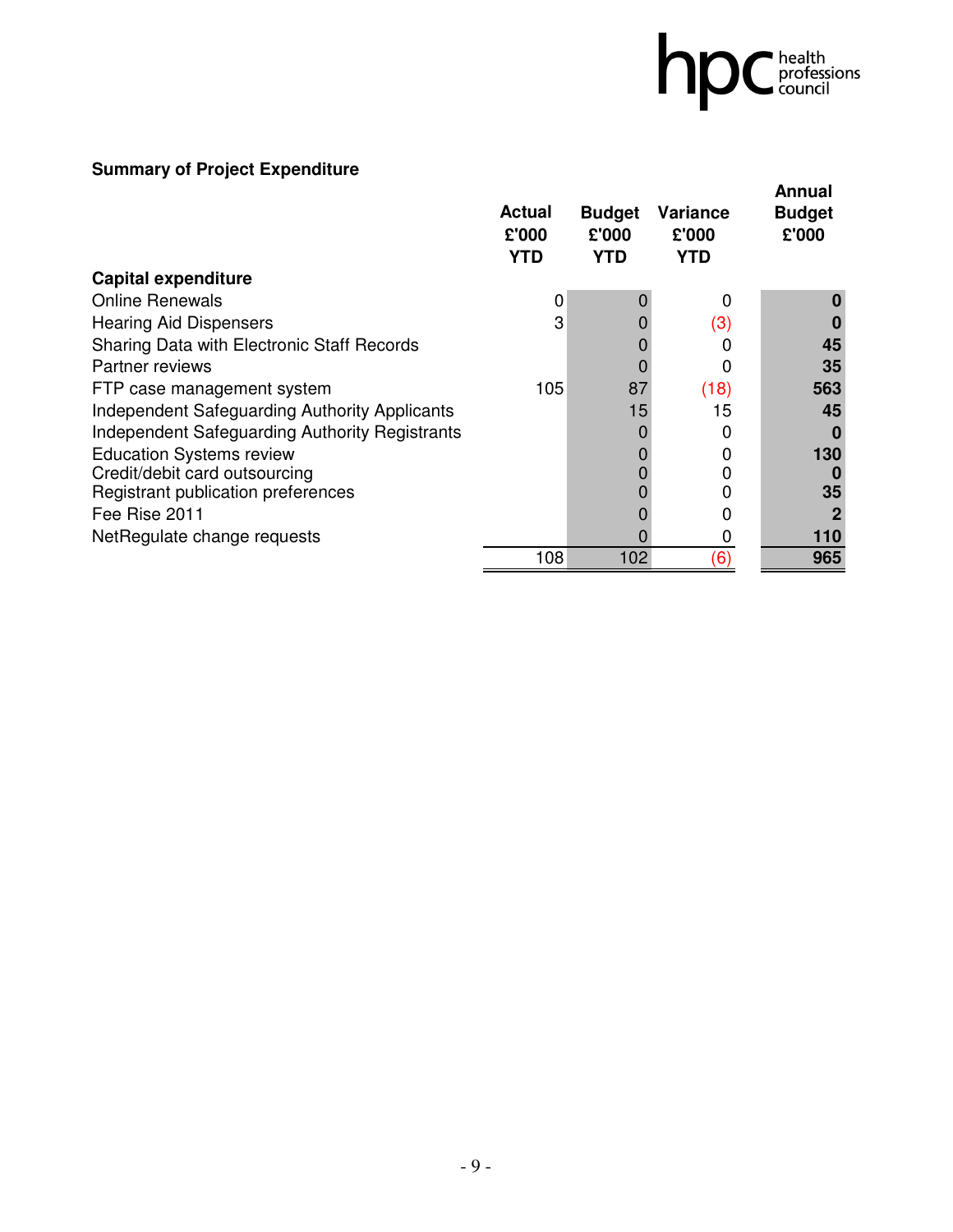## hpC professions

## **Cash Flow Statement From 1st April 2010 - 31 July 2010**

|                                                                                                                                                                                                                                                                | £'000                                |
|----------------------------------------------------------------------------------------------------------------------------------------------------------------------------------------------------------------------------------------------------------------|--------------------------------------|
| Surplus /(deficit) over expenditure<br>Depreciation charge for the year of tangible fixed assets<br>(Increase)/decrease in debtors & prepayments<br>Increase/(decrease) in creditors (CGT and VAT Tax not included)<br>Increase /(decrease) in deferred income | 167<br>175<br>(153)<br>(68)<br>(149) |
| Net cash In/(out)flow from operating activities                                                                                                                                                                                                                | (28)                                 |
| Return on investments and servicing of finance<br>Investment Income (Excluding realised gains & losses)                                                                                                                                                        | 27                                   |
| <b>Taxation</b>                                                                                                                                                                                                                                                |                                      |
| <b>Capital expenditure and financial investments</b>                                                                                                                                                                                                           |                                      |
| Purchase of tangible assets<br>Disposal of tangible assets<br>Purchase of investments<br>Proceeds from sale of investments                                                                                                                                     | (200)<br>$\mathbf{0}$<br>(57)<br>36  |
| <b>Financing</b><br>Income from DOH                                                                                                                                                                                                                            | $\mathbf 0$                          |
| Increase/(decrease) in Cash                                                                                                                                                                                                                                    | (222                                 |
| Cash at 31 March 2010<br>Cash at 31 July 2010                                                                                                                                                                                                                  | 5,649<br>5,427                       |
| Cash Movement                                                                                                                                                                                                                                                  | (222)                                |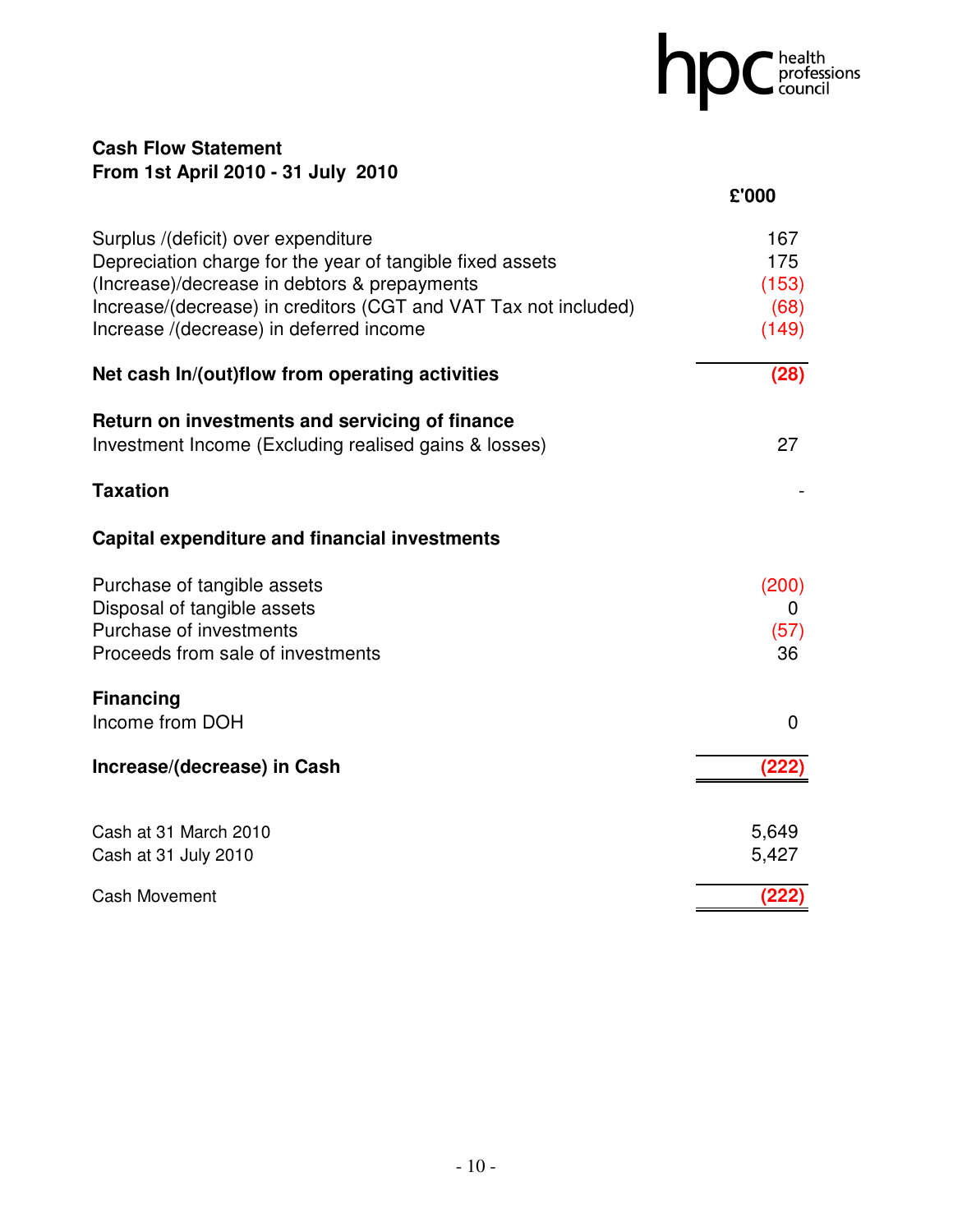

#### **Consolidated Cash Flow: April 2010 to March 2011**

|                                 | <b>Mar-10</b> | <b>APRIL</b> | <b>MAY</b>  | <b>JUNE</b>    | <b>JULY</b> | <b>AUGUST</b> | <b>SEPT</b> | OCT         | <b>NOV</b>  | <b>DEC</b>  | JAN         | <b>FEB</b>   | <b>MAR</b>  |
|---------------------------------|---------------|--------------|-------------|----------------|-------------|---------------|-------------|-------------|-------------|-------------|-------------|--------------|-------------|
| <b>Opening Balance 1st</b>      |               | 5,649        | 5,822       | 5,269          | 4,771       | 5,427         | 5,427       | 5,427       | 5,427       | 5,427       | 5,427       | 5,427        | 5,427       |
| <b>Receipts</b>                 |               |              |             |                |             |               |             |             |             |             |             |              |             |
|                                 |               |              |             |                |             |               |             |             |             |             |             |              |             |
| Registration Income             |               | 1,327        | 1,380       | 1,318          | 1,419       |               |             |             |             |             |             |              |             |
| Investment Income               |               | -1           | 6           | $\overline{7}$ | 13          |               |             |             |             |             |             |              |             |
| <b>Investment Sales</b>         |               | 11           | $\mathbf 0$ | 12             | 13          |               |             |             |             |             |             |              |             |
| Deferred Income Movements       |               | 706          | (766)       | (531)          | 442         |               |             |             |             |             |             |              |             |
| Bank Loan                       |               | 0            | $\mathbf 0$ | 0              | $\mathbf 0$ |               |             |             |             |             |             |              |             |
| Miscellaneous Income            |               | $\mathbf 0$  | $\Omega$    | $\mathbf 0$    | $\Omega$    |               |             |             |             |             |             |              |             |
| <b>Total Cash Receipts</b>      |               | 2,045        | 620         | 806            | 1,887       | $\mathbf 0$   | 0           | $\mathbf 0$ | $\Omega$    | $\mathbf 0$ | $\mathbf 0$ | $\mathbf{0}$ | $\mathbf 0$ |
|                                 |               |              |             |                |             |               |             |             |             |             |             |              |             |
| <b>Payments</b><br>Operational  |               |              |             |                |             |               |             |             |             |             |             |              |             |
|                                 |               |              |             |                |             |               |             |             |             |             |             |              |             |
| Expenditure                     |               | 1,236        | 1,478       | 1,250          | 1,312       |               |             |             |             |             |             |              |             |
| Depreciation                    |               | (49)         | (51)        | (35)           | (40)        |               |             |             |             |             |             |              |             |
| Aged Cred / Accrual Movements   |               | 384          | (324)       | 107            | (97)        |               |             |             |             |             |             |              |             |
| <b>Debtor Movements</b>         |               | 282          | (43)        | (72)           | (14)        |               |             |             |             |             |             |              |             |
| Payments to Creditors           |               | 1,853        | 1,060       | 1,250          | 1,161       | $\mathbf 0$   | 0           | $\mathbf 0$ | $\Omega$    | $\mathbf 0$ | $\mathbf 0$ | $\mathbf 0$  | $\mathbf 0$ |
| Exceptional                     |               |              |             |                |             |               |             |             |             |             |             |              |             |
| Capital Expenditure             |               | 19           | 100         | 42             | 38          |               |             |             |             |             |             |              |             |
| Capital Write-off               |               | 0            | 0           | 0              | 0           |               |             |             |             |             |             |              |             |
| <b>Investment Purchases</b>     |               | 0            | 13          | 12             | 32          |               |             |             |             |             |             |              |             |
| Loan Repayments                 |               | $\mathbf 0$  | $\mathbf 0$ | $\mathbf 0$    | $\mathbf 0$ |               |             |             |             |             |             |              |             |
| DOH Income                      |               | 0            | $\mathbf 0$ | 0              | $\mathbf 0$ |               |             |             |             |             |             |              |             |
| Taxation                        |               | $\mathbf 0$  | $\Omega$    | $\mathbf 0$    | $\Omega$    |               |             |             |             |             |             |              |             |
|                                 |               |              |             |                |             |               |             |             |             |             |             |              |             |
| <b>Total Payments</b>           |               | 19           | 113         | 54             | 70          | $\mathsf 0$   | 0           | $\mathsf 0$ | $\mathbf 0$ | $\mathsf 0$ | $\mathbf 0$ | $\mathsf 0$  | $\mathsf 0$ |
|                                 |               |              |             |                |             |               |             |             |             |             |             |              |             |
| <b>Closing Balance</b>          | 5,649         | 5,822        | 5,269       | 4,771          | 5,427       | 5,427         | 5,427       | 5,427       | 5,427       | 5,427       | 5,427       | 5,427        | 5,427       |
| <b>Budgeted Closing Balance</b> |               | 5,396        | 4,825       | 4,088          | 4,350       | 4,016         | 4,869       | 5,237       | 4,220       | 2,783       | 3,484       | 2,286        | 4,335       |
| Difference                      |               | 426          | 444         | 683            | 1,077       | 1,411         | 558         | 190         | 1,207       | 2,644       | 1,943       | 3,141        | 1,092       |
|                                 |               |              |             |                | $\mathbf 0$ |               |             |             |             |             |             |              |             |

Deferred Income Movements - () Some income from deferred income and cash has already been received. If positive, cash received in advance and not recognised as income in current month. Depreciation - Cash paid for fixed assets incurred in previous months make depreciation a non cash item, so is taken off the current month expenditure.

Aged Creditor Movements - () Denotes an increase in aged creditors from the previous month and is taken off the current month expenditure as they haven't been paid. Vice versa for a positive figure. Debtor Movements - If positive, debtors/prepayments have been paid without all being recognised in the I & E Account, so must be added to the expenditure for the month, Vice versa for a negative figure.